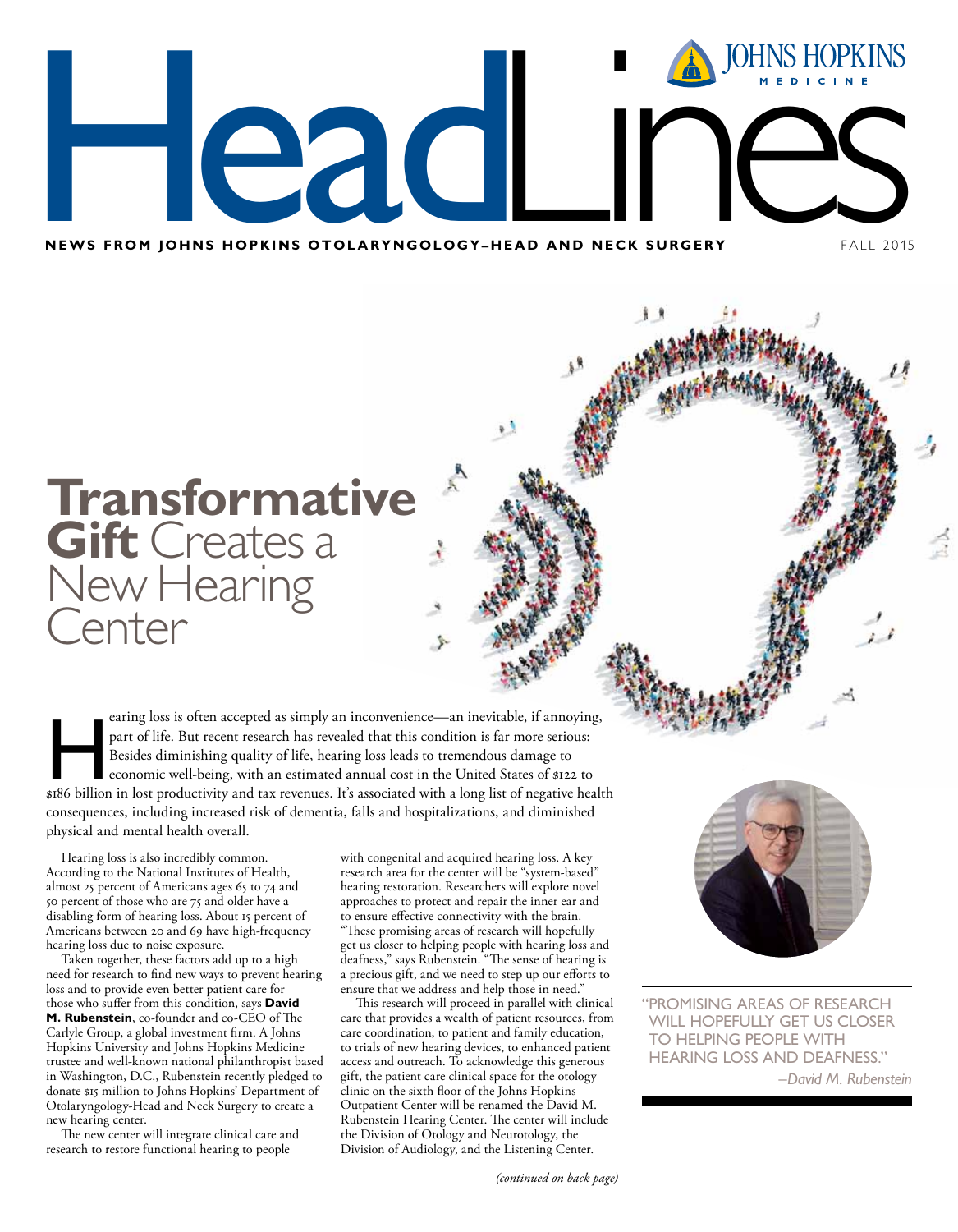### **D I R E C TO R's COLU M N**

### **RESIDENT SPOTLIGHT**



## Serving Patients at Hopkins and Beyond

As I've served for the last three years as Director of Johns Hopkins' Otolaryngology-Head and Neck Surgery Department, I've witnessed tremendous growth—a trend that continues with each passing season.

Our department was the recipient of a very generous donation from David Rubenstein, featured on this issue's cover. The funds will allow us to offer expanded resources for our patients, as well as fund research efforts to treat hearing loss that will benefit patients everywhere.

One example is our expansion into the National Capitol Region highlighted in this issue of *HeadLines* on this page. We recently established a head and neck cancer program in Bethesda with three new faculty members, Drs. Wojtek Mydlarz, Nicole Schmitt and Shaun Desai. This care is comprehensive with speech-language pathologists also serving patients at this location.

We were also recently ranked as the top residency program in otolaryngology-head and neck surgery by Doximity, the leading online medical network for U.S. physicians. This high ranking will help drive the most talented medical students to train here, helping our specialty grow as we treat patients from across the country.

Finding more and better ways to serve patients continues to be the heart of our department's mission.

**David W. Eisele, M.D., F.A.C.S.** *Andelot Professor and Director Otolaryngology–Head and Neck Surgery*

## **Resident Spotlight: Nyall London**

**yall London** performed his first medical research as an undergraduate at Brigham Young University primarily to strengthen his applications to medical school. But in the course of this seemingly obligatory work, he mad research as an undergraduate at Brigham Young University primarily to strengthen his applications to medical school. But in the course of this seemingly obligatory work, he made a surprise finding: he liked it. His passion for research resulted in him not just pursuing an M.D. but also a Ph.D. concurrently from the University of Utah.

"I wanted to make a difference not only in the patients I saw clinically but in those I'd never meet," he says. It's a passion that London is still pursuing as a third year resident at Johns Hopkins.

While he was still at the University of Utah, London's work, under the mentorship of cardiologist Dean Li, focused on proteins known as Arf6 and ARNO. These proteins, present in the cells that line blood vessels, cavities, and surfaces throughout the body, play a major role in allowing these cells to gap and let inflammationproducing chemicals and cells into the surrounding tissues. While this type of response is necessary and critical for fighting infections, it's not regulated well in a variety of diseases, leading to unwanted and runaway inflammatory effects when an infection isn't present.

As an intern at Johns Hopkins, and already intrigued by the field of otolaryngology-head and neck surgery, London wondered whether he might take his research in another direction: to determine whether these proteins act in the sinus epithelium and if they play a role in inflammatory diseases there, such as chronic rhinosinusitis (CRS).

Passionate about pursuing this line of research, London reached out to **Andrew Lane**, director of the rhinology and sinus surgery division and a physician-researcher who has made CRS a focal point of his own clinic and

> **Nyall London is working to understand whether proteins Arf6 and ARNO play a role in inflammatory diseases of the sinus epithelium.**

lab. Though Lane had pursued many different avenues to better understand CRS and eventually improve the treatment of his patients, he had not explored the role of barrier leakiness.

Lane invited London to join his lab, where London was soon designing experiments on patient tissue samples and animal models to determine whether the Arf6-ARNO pathway was present in the nasal and sinus epithelium and whether it might play a role in CRS. To fund this research, Lane and London wrote two grants—one to the American Academy of Otolaryngology and the other to the National Institutes of Health—and had both funded.

"It took an amazing and unusual amount of initiative for a busy resident to do that," Lane says. "He is the model of a future star in academic otolaryngology."

London continues to pursue this area of research while seeing patients in the clinic, building his career as a physician-scientist.

"This is the culmination," he says, "of what I idealized things to be like when I decided to do an M.D./Ph.D."



#### **neet The TEAM**



**Shaun Desai, Nicole Schmitt and Wotjek Mydlarz now perform surgeries at Suburban Hospital and The Johns Hopkins Hospital.**

# A **Growing** Department

**The Department of Otolaryngology–Head and Neck Surgery continues<br>to grow and is pleased to announce that Wojtek Mydlarz,** Otolaryngology–Head and Neck Surgery continues to grow and is pleased to **Shaun Desai** and **Nicole Schmitt** have joined our practice at our Bethesda, Maryland, location. Mydlarz and Schmitt are conducting intramural research at the National Institutes of Health. All three physicians now provide head and neck cancer surgery services in Bethesda, with surgeries to be performed at Suburban Hospital or The Johns Hopkins Hospital.

Mydlarz, an assistant professor in the Division of Head and Neck Cancer Surgery, specializes in the treatment of benign and malignant tumors of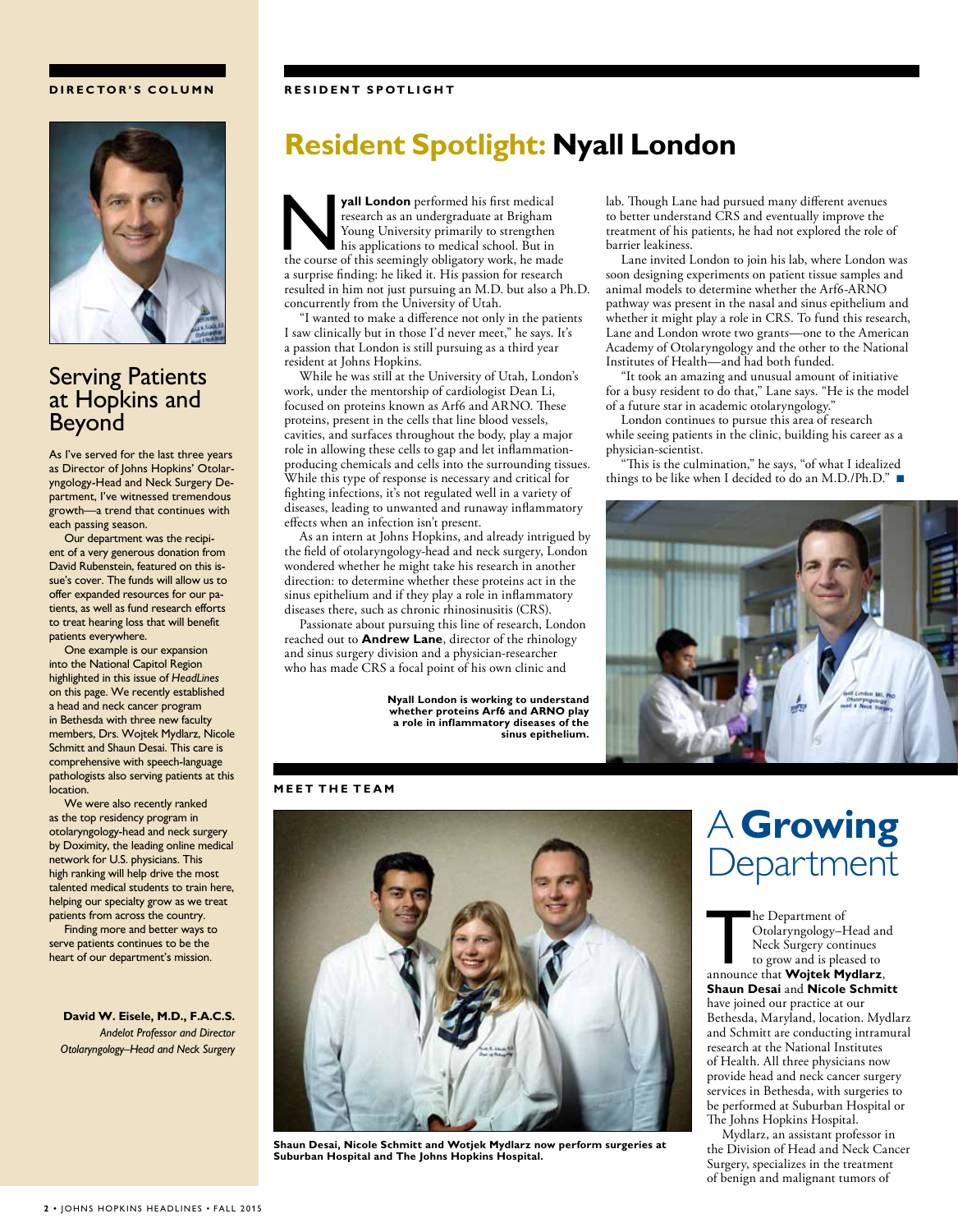## **Helping Deaf and Hard of Hearing Students Succeed in STEM**

n 1991, when **Tilak Ratnanather** began his<br>postdoctoral fellowship at Johns Hopkins in the<br>Departments of Otolaryngology-Head and Nec<br>Surgery and Biomedical Engineering, there wer<br>only two individuals with hearing loss pur n 1991, when **Tilak Ratnanather** began his postdoctoral fellowship at Johns Hopkins in the Departments of Otolaryngology-Head and Neck Surgery and Biomedical Engineering, there were graduate degree in auditory sciences in the world. Now, there are at least 15 pursuing graduate degrees and 10 faculty members in the auditory sciences, along with many others who have completed or are training for a medical degree or receiving special training in otolaryngology-head and neck surgery a significant leap forward due, in no small part, to Ratnanather's efforts to mentor promising students with hearing loss.

"The benefits to society of mentoring these students can't be overstated," says Ratnanather, now an associate research professor of biomedical engineering at Johns Hopkins whose lab focuses on brain mapping to better understand conditions including schizophrenia, Alzheimer's disease, and speech and language disorders. "These individuals provide a unique perspective for the field that can't be found anywhere else."

Ratnanather himself was born with profound, bilateral hearing loss. Despite this challenge, he became

the first congenitally deaf person to pursue an undergraduate degree in mathematics at University College London and graduated among the top of his class. Several years later, he graduated with a doctoral degree from the University of Oxford, becoming the first congenitally deaf person in the world to receive a Ph.D. in mathematics.

The year after starting his postdoc at Hopkins, Ratnanather began attending the Association for Research in Otolaryngology (ARO) meeting. There, he discovered a few colleagues with hearing loss. But, reasoned Ratnanather, even more might be encouraged to study auditory sciences or practice medicine in this field with the right mentorship.

Soon, he and likeminded colleagues began organizing the Hearing Impaired- Association for Research in Otolaryngology (HI-ARO) dinner, which quickly turned into a networking opportunity for young researchers and students with hearing loss eager to rise within this field. Over the following years, Ratnanather expanded mentorship opportunities for this community through a network he's helped develop with scientists across the country and Europe as well as a National Institute of Deafness and Other Communication Disorders database, linking promising students and early-career researchers with internships and jobs. His mentees now include deaf and hard of hearing graduate students and faculty members at large research institutions, medical



**President Barack Obama and Tilak Ratnanather when he received the Presidential Award for Excellence in Science, Mathematics and Engineering Mentoring.**

students and physicians, and even one at NASA. As these individuals climb in their own careers, they themselves become mentors to the next generation.

In 2015, these efforts earned Ratnanather the Presidential Award for Excellence in Science, Mathematics, and Engineering Mentoring—recognition truly deserved that itself is furthering his mission, says Hopkins colleague **Howard Francis**, vice director for the Department of Otolaryngology-Head and Neck Surgery, who served as a resident while Ratnanather was a postdoctoral fellow.

"The power of his personality, his vision, and his sense of mission as a teacher and role model," he says, "are helping students with hearing loss find their voice in this field." $\blacksquare$ 



### **There's An App for That: Speech Banana**

Three years ago, Ratnanather received a cochlear implant at Johns Hopkins. To gain the best functional hearing with this device, recipients must spend years receiving auditory training by a skilled speech-language pathologist. While Ratnanather has benefited from regular sessions with Hopkins auditory rehabilitation specialist **Kristin Ceh**, not everyone has the time or money to receive training on a regular basis. That's why he's guiding undergraduates in his lab to develop Speech Banana, an app that provides auditory training for adults after cochlear implant surgery. The app is currently available free on iTunes and continues to be improved.

the head and neck, including the upper aerodigestive tract, salivary glands, thyroid, skin and soft tissue. His research interests include evaluating both surgical and non-surgical treatment outcomes in head and neck cancer patients.

Desai, an assistant professor in the Division of Facial Plastic and Reconstructive Surgery, offers a broad spectrum of both cosmetic and reconstructive surgery. Reconstructive procedures include facial trauma management, microvascular or "free-flap" reconstruction of major head and neck defects after cancer or trauma, skin cancer reconstruction after Moh's surgery, as well as the management of skin cancer such as malignant melanoma.

Schmitt, an assistant professor in the division of Division of Head and Neck Cancer Surgery, has clinical interests in surgical treatment and surveillance of patients with benign and malignant tumors of the head and neck, robotic surgery, benign and malignant thyroid and parathyroid disease, and skin cancers of the head and neck. Her research interests include the use of platinum-based chemotherapy drugs and immunotherapy for the treatment of head and neck cancer.

**Heather Weinreich**, **Jonathan Walsh** and **Leah Leinbach** have joined the department.



Weinreich, an assistant professor in the Division of Otology and Neurotology, focuses on caring for patients with chronic otitis media, cholesteatoma, hearing loss, vertigo and vestibular disorders. Her surgical expertise

includes osseointegrated implants,

cochlear implants and skull base **Heather Weinreich**

surgery. She is practicing at The Johns Hopkins Hospital and Johns Hopkins Bayview Medical Center.



**Jonathan Walsh**

Walsh, an assistant professor in the Division of Pediatric Otolaryngology, has clinical interests including head and neck masses, aerodigestive disorders, sinus disease chronic ear disease, hearing loss, sleep apnea, laryngeal cleft, as well as the full spectrum of pediatric

head and neck disorders. His research interests are in novel ultrasound technology applications to head and neck disorders, trans-oral robotic surgery, and airway imaging and modeling. He is practicing at the Johns Hopkins Health Care and Surgery Center in Lutherville, Maryland and the Johns Hopkins Outpatient Center.



**Leah Leinbach**

Leinbach, an assistant professor in the Division of Oral and Maxillofacial Surgery and Dentistry, has expertise in restorative dentistry, fixed and removable prosthodontics, routine endodontics and oral surgery, and preventative dentistry. Her research interests include oral health considerations for patients receiving radiation/chemotherapy,

the relationship between oral infection and systemic inflammatory processes, and prevention of emergency room visits for dental complaints. She is practicing at the East Baltimore location.  $\blacksquare$ 

For information, call 443-287-2124.